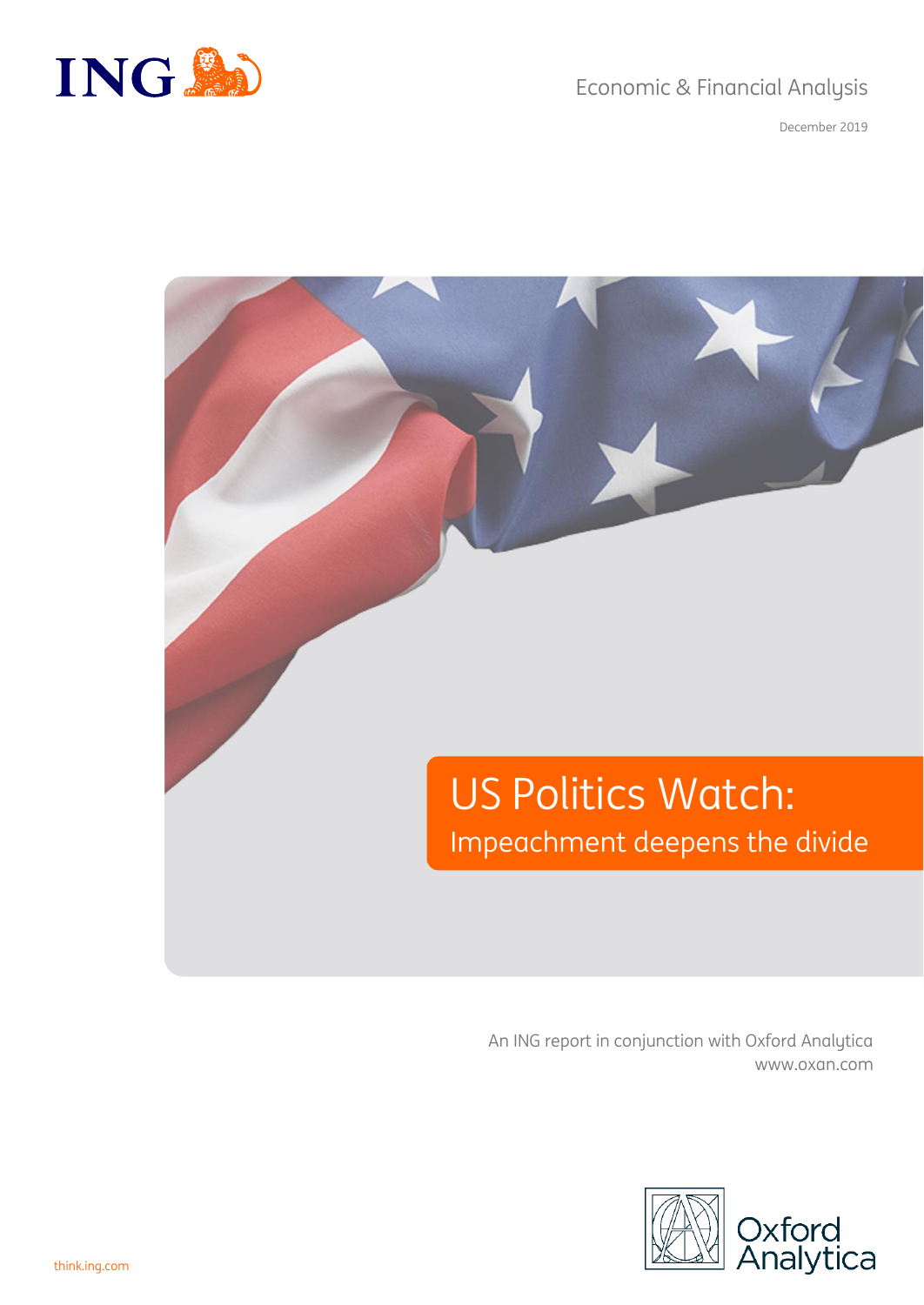# Impeachment deepens the divide



Source: ING

The likelihood of President Trump being removed from office remains small

President Trump has become only the third President to be impeached. But despite the solid support of Democrats in the House of Representatives, the likelihood of President Trump being removed from office remains small, given the strong Republican majority in the Senate. Nevertheless, impeachment has major implications for the electoral landscape, both for the Democratic party primaries as well as the 2020 general election.

Since early October, public opinion polls have consistently shown greater support for impeaching President Trump than opposition to it, though that gap has narrowed slightly. Critically however, the Republican party shows no sign of abandoning the President. No Republican congressman has yet indicated his or her support for the articles of impeachment. Under the impeachment process, the House decides whether a president should stand trial in the Senate; the Senate tries the President, and all 100 Senators vote on whether to convict. Polarized partisanship in the present Congress means that President Trump, having been impeached by the House, will be acquitted by the Senate, where the entire Democratic caucus, every Independent, and 20 Republican Senators would need to vote against the president for him to be convicted.

#### But if public opinion started to turn on Trump then we could see a rapid shift towards conviction

If public opinion started to turn on Trump – and, crucially, if Republican senators decided that it was more costly to their own political standing to keep him in office than to replace him – then we could see a rapid shift towards conviction. If certain former Republican senators are correct in claiming that the votes for conviction would be there if the voting were secret, it may be inferred that Trump's support among Republican senators is wide but shallow and instrumental: their support is based on political calculations that they would risk primary challenges or general election defeat through depressed turnout if they voted to convict.

Whether or not the Senate chooses to convict the President will affect the four election scenarios outlined in our initial report published in April 2019 'Politics watch: 4 scenarios [for America's next presidential election'](https://think.ing.com/articles/us-politics-watch-4-scenarios-for-2020/) and in the September update 'US politics: Trump [weathers the storms'](https://think.ing.com/articles/us-politics-trump-weathers-the-storms/). Impeachment is now set to be a key driver of the 2020 election.

#### **Public attitudes to impeachment, as of 16 December 2019 (% of respondents)**

| In favour<br>41.9<br>Against         | 52.3 |
|--------------------------------------|------|
| impeaching/Impeaching and removing   |      |
| 46.7<br>46.9<br>Against<br>In favour |      |

Source: projects.fivethirtueight.com/impeachment-polls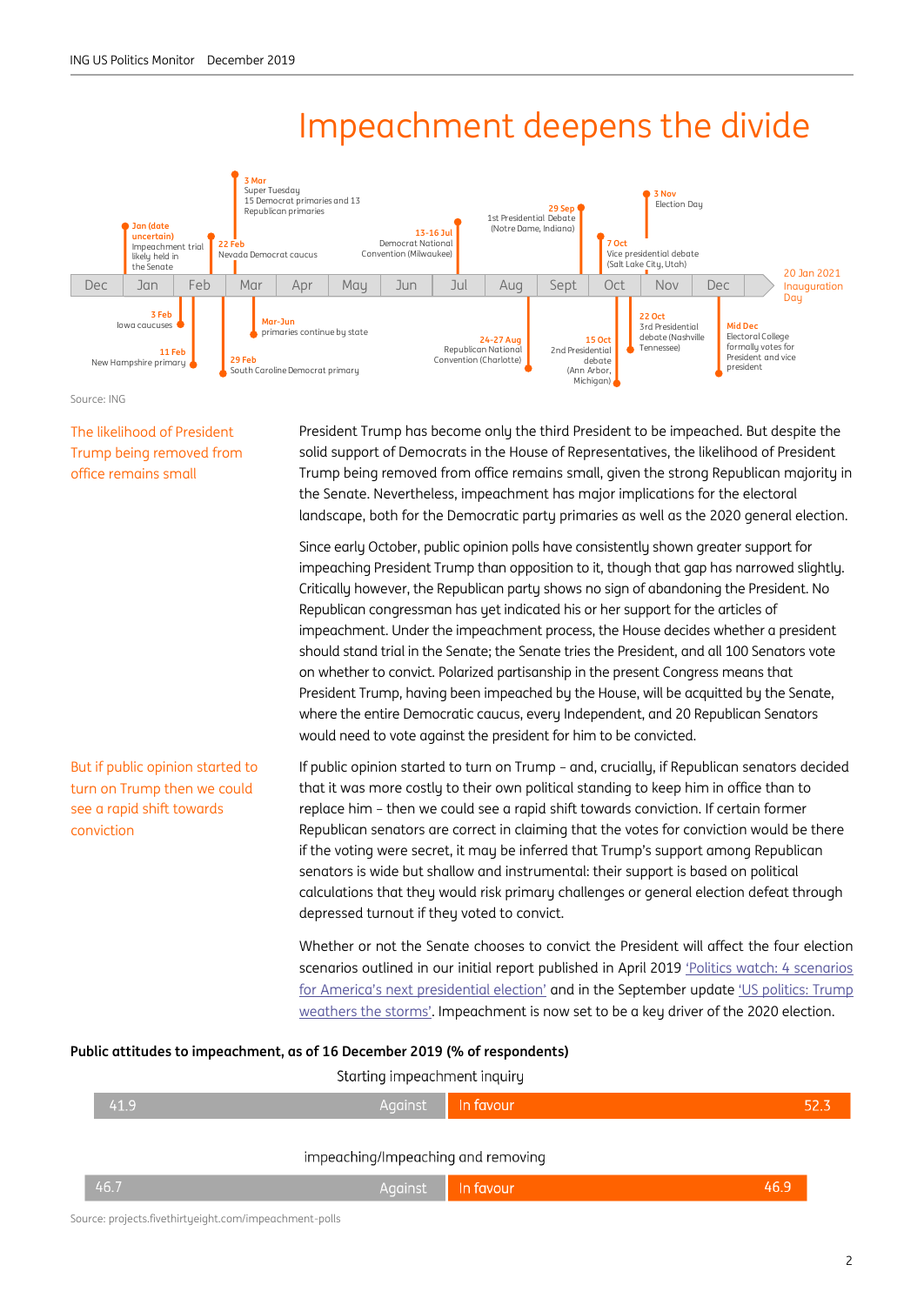#### **Public attitudes to impeachment, as of 16 December 2019 (% of respondents)**



Source: projects.fivethirtyeight.com/impeachment-polls

#### **Makeup of the United States Congress and votes needed for conviction**



Source: The United States Congress[, www.congress.gov](http://www.congress.gov/) (3 November 2019)

The impeachment proceedings are likely to influence the Democratic party primary contests that begin with the Iowa Caucus on 3 February, and also the wider general election, where President Trump will seek a second mandate from the US electorate.

#### **Biden maintains a fragile lead in the Democratic race**

Michael Bloomberg's entry into the race will leave the ultimate outcome in flux

With the end of the year approaching, former Vice President Joe Biden remains the front runner for the Democratic nomination. However, four candidates are jockeying for the lead in the early voting states of Iowa and New Hampshire, solidifying themselves as the top tier candidates. Moreover, Michael Bloomberg's entry into the race will eat away at advertising time in Super Tuesday states, leaving the ultimate outcome in flux.

#### **Democrats polling above 1%**

Categorization is based on November estimates of likely voter appeal, although many candidates appeal to both camps.



Source: RealClearPolitics

While the positive momentum for Elizabeth Warren and Pete Buttigieg has livened up the Democratic primary, structurally little changed. The primacy of electability is evident among the majority of the Democratic party electorate as the most important factor in the minds of voters.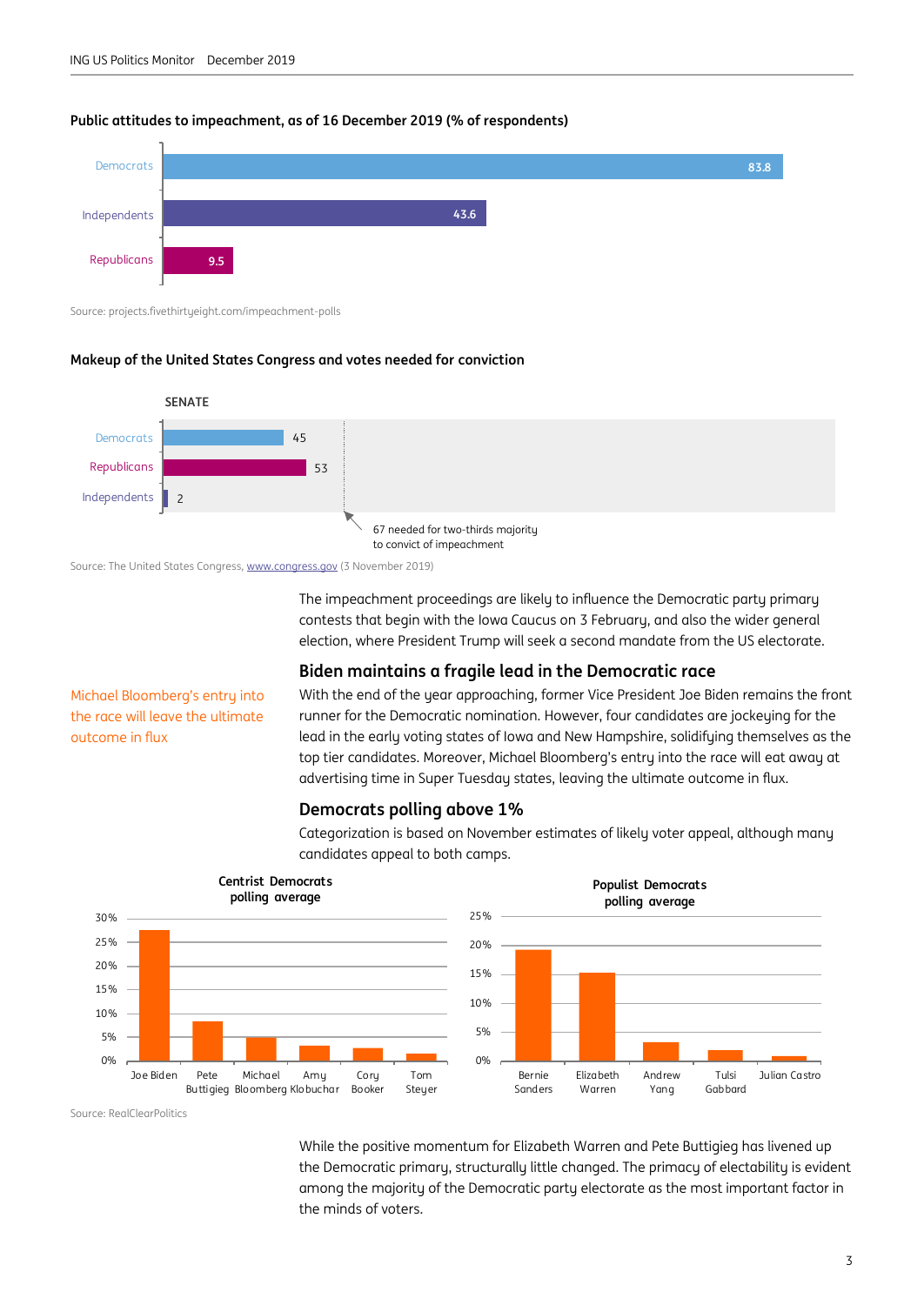The fight between centrist and populist Democrats has become more complex. Senator Bernie Sanders and Senator Warren are both competing for Populist support (although their politics differ sharply); Buttigieg and Biden are competing for Centrist votes; and Warren and Buttigieg are competing for college-educated white voters, which overlap in both groups. Donors appear to doubt that Biden can win the nomination which is why other centrist candidates are still entering the race, despite the long odds of success joining at this late hour without a campaign organization in place. No candidate has won a presidential election in decades having entered a race so close to the Iowa caucuses.

Former New York City Mayor Michael Bloomberg has entered the race, spending 30 million dollars in one week of advertising – more than all other candidates raised in the entirety of the third quarter. He won his mayoralty as a Republican and then an Independent, and has apologized for one of his key policies as mayor. After entering the race, he polled at 8%, but the numbers dropped afterwards; the Monmouth Poll (rated at A+) has him nationally at 5%.

At the moment, Bloomberg's chances appear to be slim. But this could change if, for example, Biden continues to perform poorly in debates, and Buttigieg does not do well in the South. However, exempting oneself from the first four competitions speaks to Bloomberg's organizational weakness as well as to the probability that by the time he gets his campaign underway, he will face candidates with higher polling averages and momentum that will make them more difficult to stop.

Bloomberg is not popular with African-Americans and Latinos, in part due to his Mayoral policy of 'stop-and-frisk' which disproportionally targeted these ethnicities. They represent around 40% of the probable Democratic primary electorate and are overrepresented in Southern and Southwestern states that will vote on Super Tuesday (3 March). Since Bloomberg is skipping the first four states, this would be his first test before the voters. Furthermore, it may not be an easy task to persuade working-class white voters in Iowa, Minnesota, Wisconsin, Ohio and Pennsylvania that he is the candidate who understands their concerns.

Bloomberg's chances appear to be slim. But this could change if Biden continues to perform poorly in debates

But Bloomberg is not popular with African-Americans and Latinos, about 40% of the Democratic primary electorate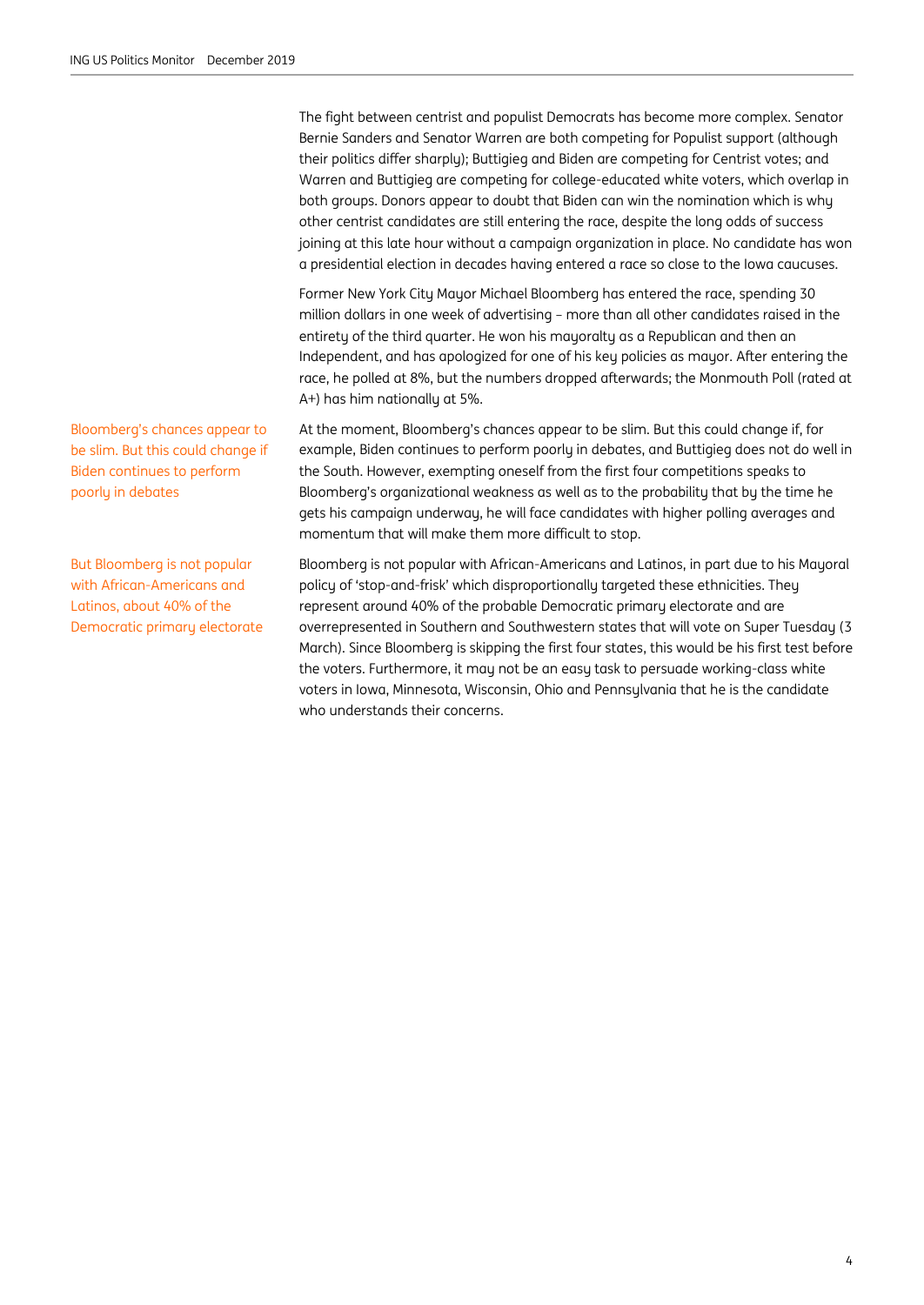#### **What the impeachment means for Biden**

The impeachment process was spurred by a whistleblower's complaint about President Trump's dealings with Ukraine. In a July phone call, Trump asked his Ukrainian counterpart, Volodymyr Zelensky, to investigate his political rival Joe Biden and his son, Hunter, who previously worked for a Ukrainian energy firm. Emails show that Trump then sought to withhold aid from Ukraine. However, Republicans contend that the two issues were unrelated and there was no 'quid pro quo'. They continue to allege wrongdoing by Biden, and Senator Lindsey Graham has promised an investigation.

This poses a major unknown for the Biden campaign. Although numerous impeachment witnesses and the Western foreign policy community say the former Vice President did nothing wrong, an investigation could still cause political problems for him. A precedent is the investigation into the 2012 Benghazi attack, which put Hillary Clinton's tenure as Secretary of State on trial. In 2015, the current Republican leader in the House of Representatives admitted this inquiry was politically motivated. Similarly, the FBI investigation into Clinton's email practices revealed no major wrongdoing but were still politically damaging.

Based on the small sample size of past precedents, and given that allegations about Biden are circulating mostly in media not followed by Democratic primary voters, it is unlikely to cause significant damage to him. One indicator that there is an effect will be if primary voters lower their opinion of his electability, the most important quality a candidate can have in this cycle. But we may not see evidence of such a shift for weeks.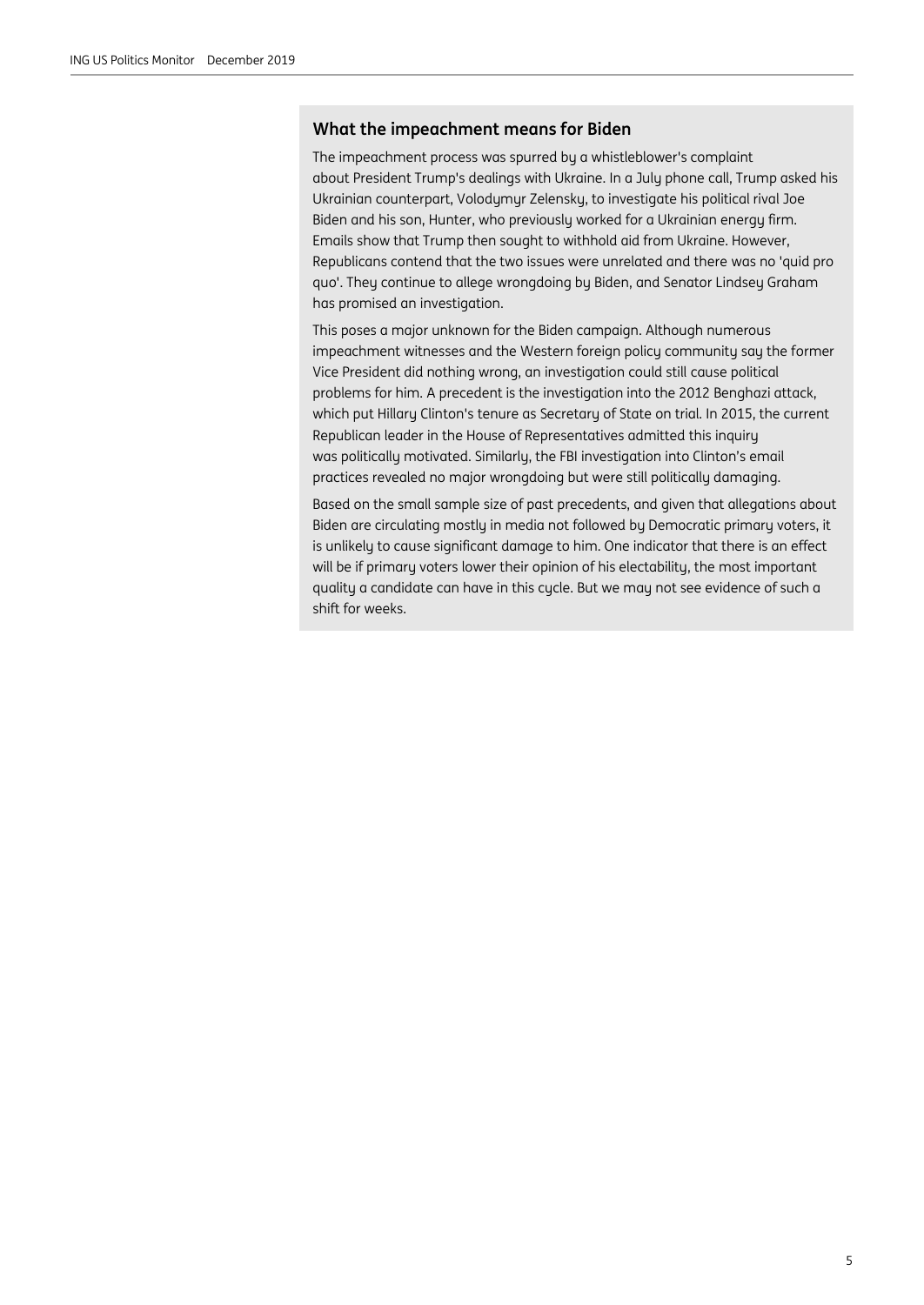#### **Impact of impeachment on the 2020 election scenarios**

The impeachment process now moves to the Senate, which will have to decide whether or not to convict the President and remove him from office. The outcome will change the dynamics for the four scenarios of the 2020 election we have outlined in our foundation report from April 2019 ['US politics watch: Four scenarios for 2020'](https://think.ing.com/articles/us-politics-watch-four-scenarios-for-2020-15-04-19/)

These scenarios highlight the high stakes involved in the 2020 elections. There is plenty of time for surprises along the way and we will continue to watch developments closely and update our views accordingly.

#### **Impacts of the impeachment process on different 2020 scenarios**



Source: Oxford Analytica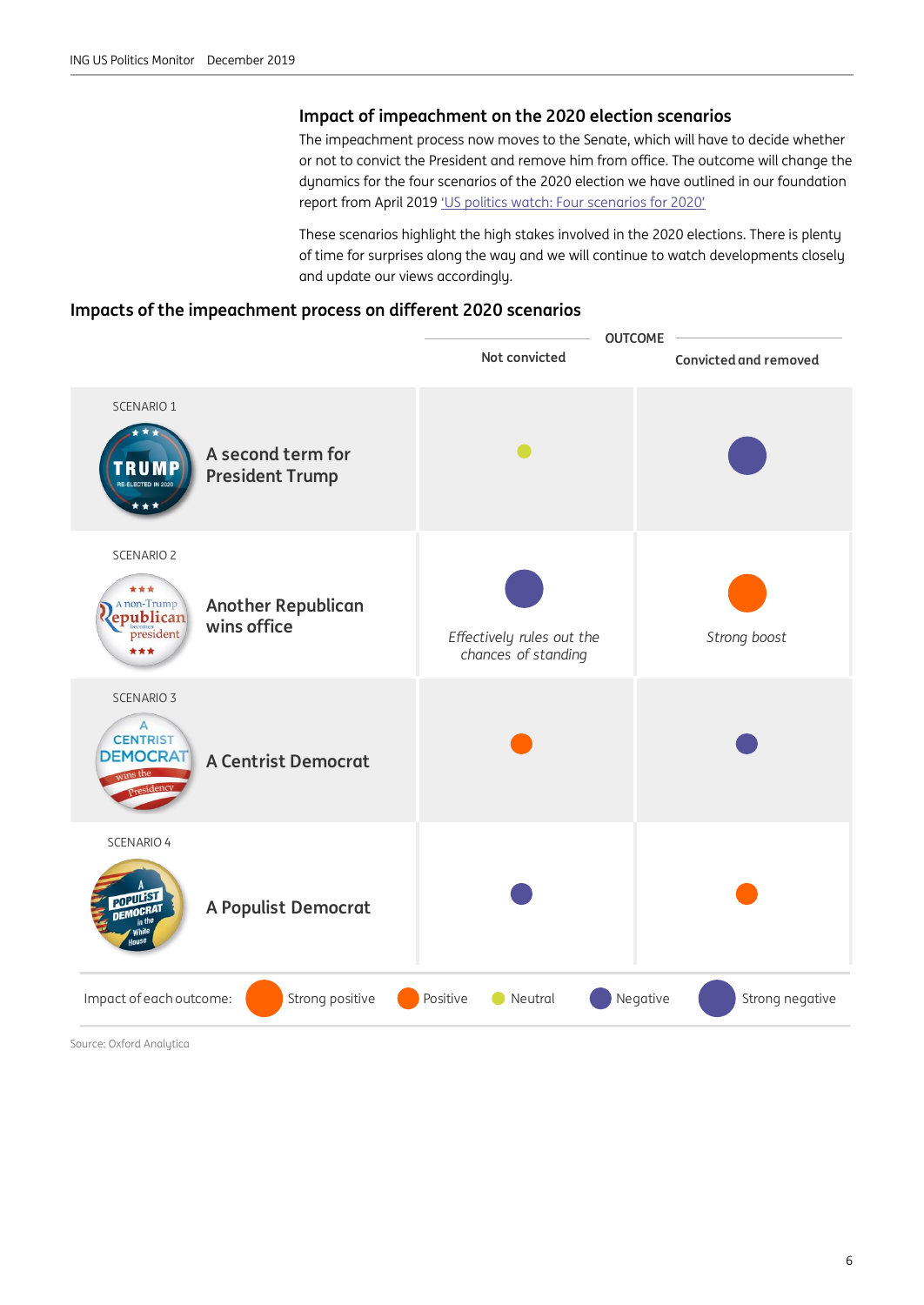# **Scenario 1: A second term for President Trump**

#### **Not convicted**

Given the current makeup of the House of Representatives, this is currently the default outcome.

A pure partisan split in the House and Senate would enable President Trump to argue that the charges against him were merely an attempt to overturn the 2016 election result. The campaign would play to Trump's combative style, with his behavior remaining a key issue.

A House inquiry of two months or so and a Senate trial of six weeks might direct considerable public attention to facts that hurt Trump's standing with voters.

#### **Convicted and removed from office**

Under these circumstances, the re-election of President Trump is the least likely, as he would have been forcibly removed from office with the assistance of his own party. Indeed, his removal would indicate that almost 40% of the Republican Senate caucus voted for his conviction, signaling that the Republican party had abandoned him. This would undoubtedly lead to him being excluded from the Republican party nomination for the 2020 election. However, unless convicted of a crime, which impeachment is not, he would not be barred from running for re-election as a third-party candidate -- a situation that cannot be ruled out depending on the manner of his removal from office.

### **Scenario 2: Another Republican wins office**

#### **Not convicted**

If President Trump is not convicted, with votes falling along party lines, there will continue to be limited enthusiasm for a Republican challenger, particularly as there will be little to no support from the party apparatus. With the primary contests set to begin in a few months, this outcome would also kill off the potential for a non-Trump Republican to effectively seek the party's nomination.

#### **Convicted and removed from office**

In the event President Trump is removed from office, it is a near certainty that another Republican candidate would contest the 2020 general election as the party's nominee for President, significantly increasing the potential for this scenario to take place. Vice President Mike Pence would be the most likely individual to become the nominee under these circumstances, although he has been implicated in the Ukraine scandal and might, depending upon the extent of voters' perceptions of his involvement, be at risk of being replaced by a nominee with no connections to the matter. While this would be challenging for the Republican party, time still exists for such a candidate to move the discussion away from President Trump and potentially win in November 2020.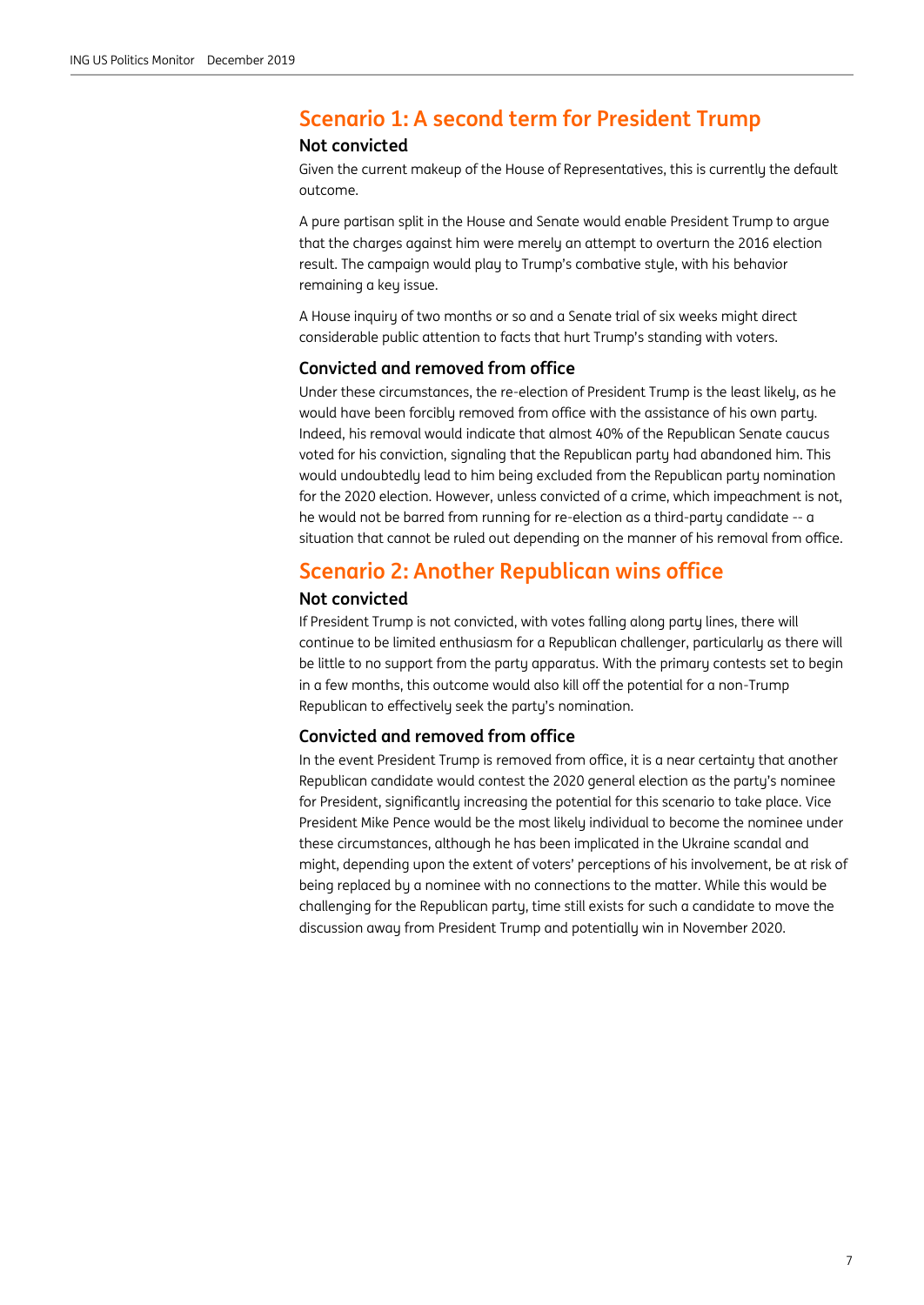# **Scenario 3: A Centrist Democrat**

#### **Not convicted**

This outcome is favorable for Centrist Democrats because the Democratic primary contests will be dominated by the need to replace President Trump with the most electable candidate. As the Centrist Democratic candidates have positioned themselves along those lines, this result strengthens them significantly. This narrative, which is also likely to have an impact on independent voters, would remain the key point of the 2020 general election, minimizing the importance of policy positions and any policy successes from the White House.

#### **Convicted and removed from office**

Conversely, this outcome is the most damaging to a centrist Democrat. With President Trump removed from office, centrist Democrats would be forced to win a primary campaign without their main political foil, which would allow Populist Democratic candidates to define the primary agenda. Similarly, during a general election campaign this advantage would shift to the eventual Republican nominee, who would be free to discuss the policies of the Trump Presidency, without the personal baggage associated with it.

# **Scenario 4: A Populist Democrat**

#### **Not convicted**

Failure to convict President Trump would have a slightly negative impact on the potential for a Populist Democrat to be elected. While strengthened by their early support for impeachment, a scenario under which President Trump remains in office will keep impeachment at the top of the primary campaign agenda, playing into the narrative that centrist Democratic candidates seek to present to the electorate. During the general election, populist candidates would be freer to pursue a campaign on issues, but such issues might not be the key driver of the election outcome in such a scenario.

#### **Convicted and removed from office**

This outcome favours the Populist Democratic candidates. By removing President Trump from the primary campaign and general election, Populist Candidates would be in a stronger position to campaign on central issues, such as Medicare for All, student debt forgiveness and a Green New Deal, and force the election to be about the domestic agenda, an area of strength, to the hindrance both of Centrist Democrats and the non-Trump Republican nominee.